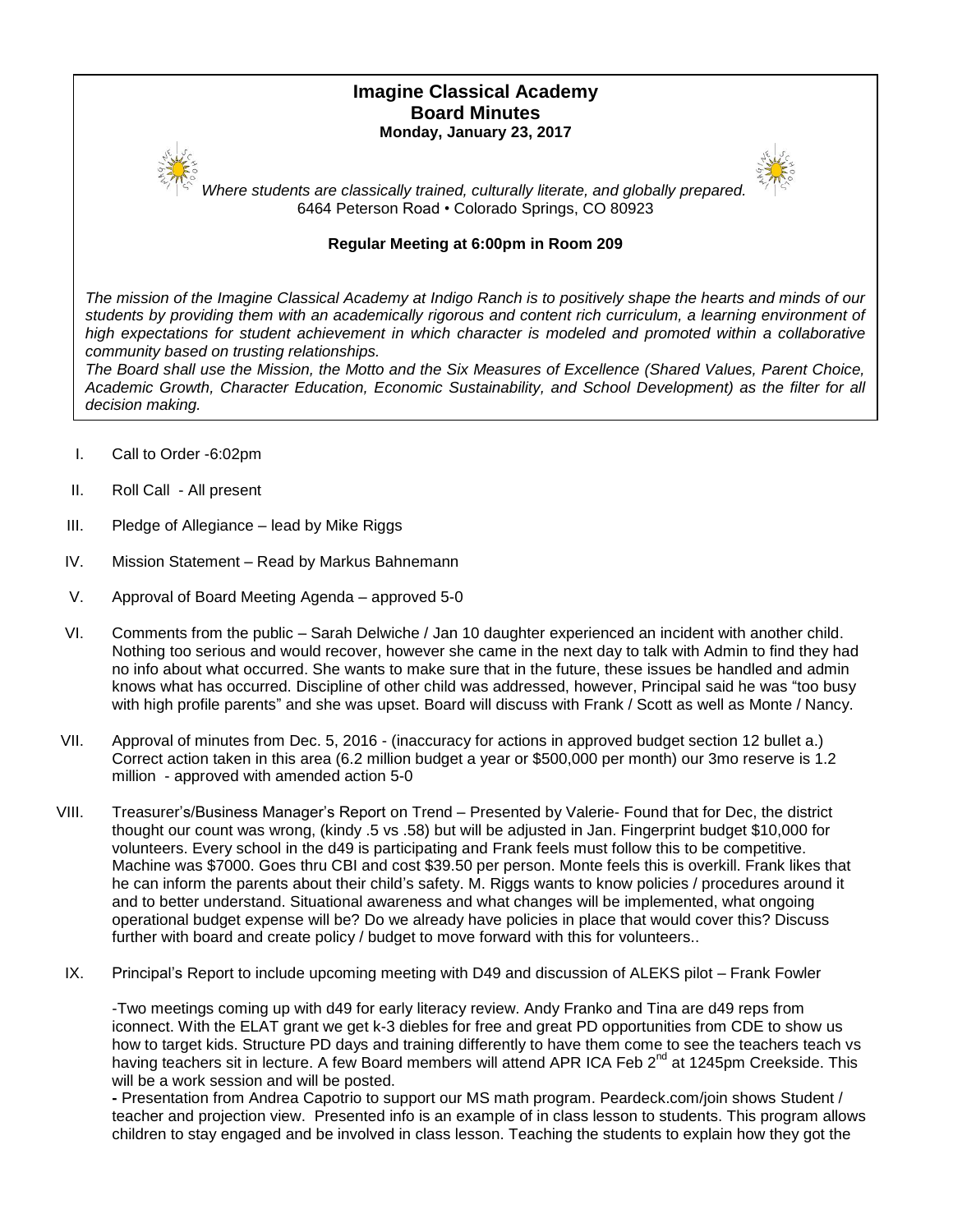answer. Kyle Harris, Gracee Liggett and Andrea Capotrio are currently using to increase engagement in the classroom and help increase PARRC scores. ALEKS web based learning system. We are using as a means to assist kids that are behind. We are providing extra math time in lieu of Latin. Kids are getting 2.5 additional hours in math. This is built into the UIP. We are in testing with these programs for 3 mo. **-** 2 nd year of forensics and we are hosting the next competition. Science Fair today went well and will take 24 kids to regional competition.

- X. Accountability Report Sent Bylaws to board and will update on web. (add to web as draft) (take the term "officers" out and change to committee members) It is law that they oversee how money will be spent to school, that info goes to DAC and then will approve at district level.
- XI. Regional Report Nancy Box, Monte Lange PD day Jan 13<sup>th</sup> and focused on 2 items. Curriculum mapping and writing standards and assessments. Looked at examples of PARRC expectations. Was a very successful day. District requesting survey and it connects to an anti-bullying law. We are looking into see if our current survey will work. Frank is not prepared to move forward with the survey by the end of the month as requested. Monte to request Imagine survey to be sent to D49. Discussed reasons why we not comfortable sending this out. Monte feels that we need to seek legal advice from Imagine. Will get a copy of survey to Monte**.**

### XII. Discussion Items

- A. Imagine Review discussed and # rated each section Responsibility – 3 Educational Development – 3 Purchases – lacking competitive bids – 3 Professional Development – 4 Assessment services – 4 Tech Support from Imagine – 3 Board oversight – 4 Financial Admin – 4 General Admin Oversight – 3 Marketing / Public Relations – 3 Compliance support – 4 Risk Management – 3 Facilities Development – Remove from review / section deleted Overall - 3
- B. Groundwater drilling results follow up handout shows no solid answer to where water is coming from. Nate (engineer) will create site plan of what needs to be done. Monte working on this. Has been given 2 contractor name / numbers to get bids on. Guess of \$40,000 in cost. Three basketball court, east parking lot and west parking lot. Monte wants pics of sub pump water.
- C. Mill Levy Override SAC approved. Approx \$250,000. D49 doing footwork for 3 bids. Looking to complete some of this over the summer.
- D. Additional board training Nora feels that training delivered was sufficient. D49 requires board to do the modules. Will submit training with Nora to Andy to suffice for briefcase board training.
- E. School house finance visit Phone call would suffice vs a live visit. Get cost parameters re water resolution. Board wants to discuss lease further. Set up informal phone conversation mid to late Feb.
- XIII. Executive Session- CRS 24-6-402(4)(h) 9:06pm Discussion of individual students where the discussion would adversely affect the person or persons involved
- XIV. Regular Session Resumes